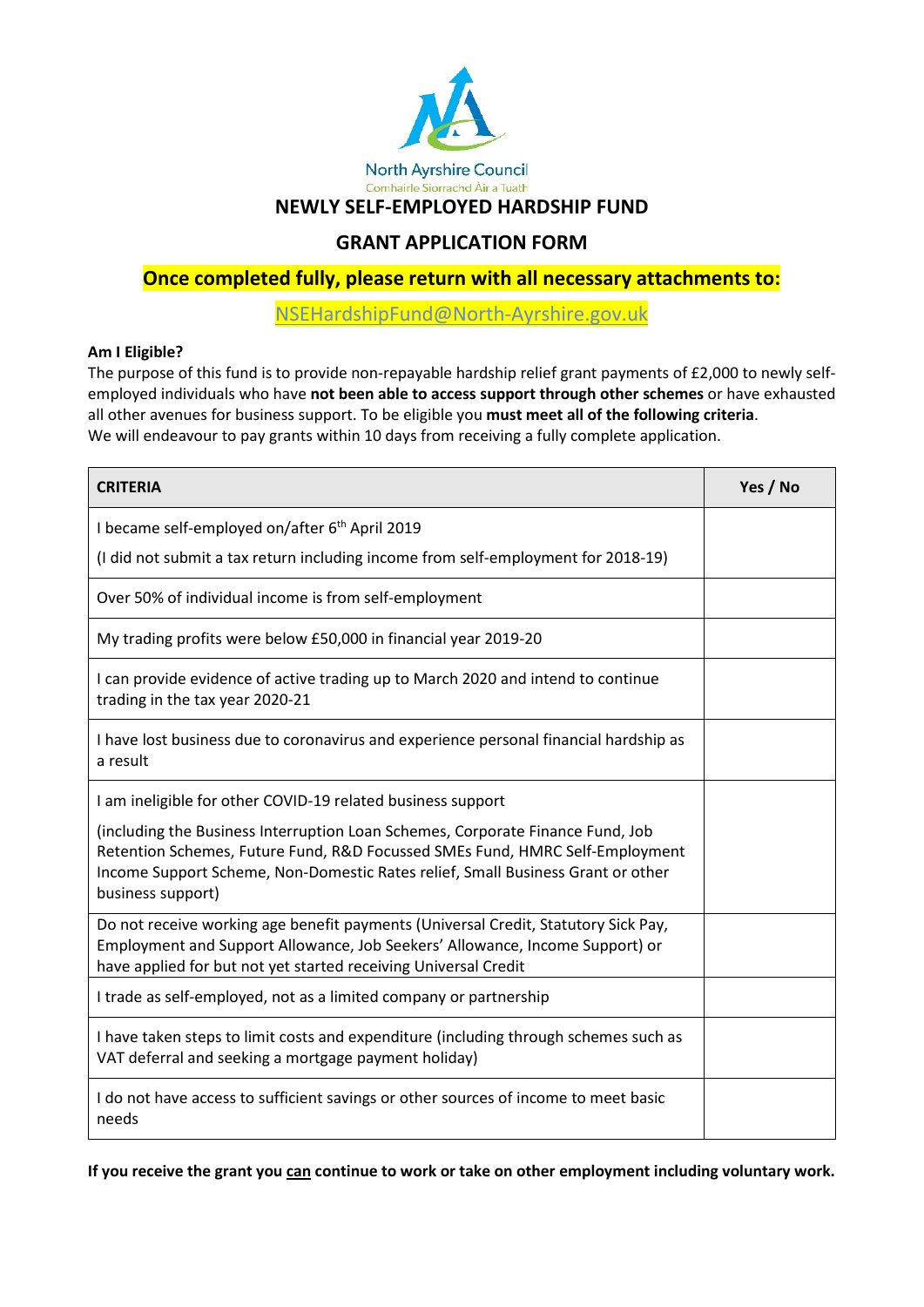| <b>PERSONAL DETAILS</b>                |  |                   |  |
|----------------------------------------|--|-------------------|--|
| <b>First Name:</b>                     |  | <b>Last Name:</b> |  |
| <b>Address</b>                         |  |                   |  |
|                                        |  |                   |  |
|                                        |  |                   |  |
| <b>Phone Number:</b>                   |  |                   |  |
| <b>Email Address:</b>                  |  |                   |  |
| Trading/Business Name (if applicable): |  |                   |  |
| Date started trading:                  |  |                   |  |
| <b>National Insurance Number:</b>      |  |                   |  |

| <b>BANK ACCOUNT DETAILS (for grant payment)</b> |  |  |
|-------------------------------------------------|--|--|
| <b>Account Name:</b>                            |  |  |
| <b>Account Number:</b>                          |  |  |
| <b>Sort Code:</b>                               |  |  |
| <b>Bank Name &amp; Branch Location (Town):</b>  |  |  |
| <b>Business Account or Personal Account?</b>    |  |  |

This is the account your grant will be paid into and must be in the name of the applicant. If this is not your Business Bank Account, please include a copy of the most recent statement for this account with your application.

## **SUPPORTING DOCUMENTATION**

Please attach images or digital copies of the following along with your application. Your application cannot be processed without the necessary supporting documentation.

### **Mandatory Items (must be included):**

- Proof of Identity (ideally photographic. E.g. a valid passport or driving licence)
- Proof of Address (e.g. a recent Council Tax bill or utility bill)
- Bank Statements (business or personal) Covering 3 Months to March 2020 Showing Income and Outgoings from Self-employment

#### **Plus Any 2 of the Following:**

- Evidence of a supplier or reseller trade account (active)
- Evidence of valid business insurance (current)
- HMRC Unique Taxpayer Reference (if registered). If not yet registered, copy of correspondence/other details showing registration is being sought/or provide further details to explain position.
- VAT Registration Number
- Marketing materials for your business, e.g. business website, active social media provide links
- Other evidence of business activity to support your claim (eg correspondence with customers or suppliers)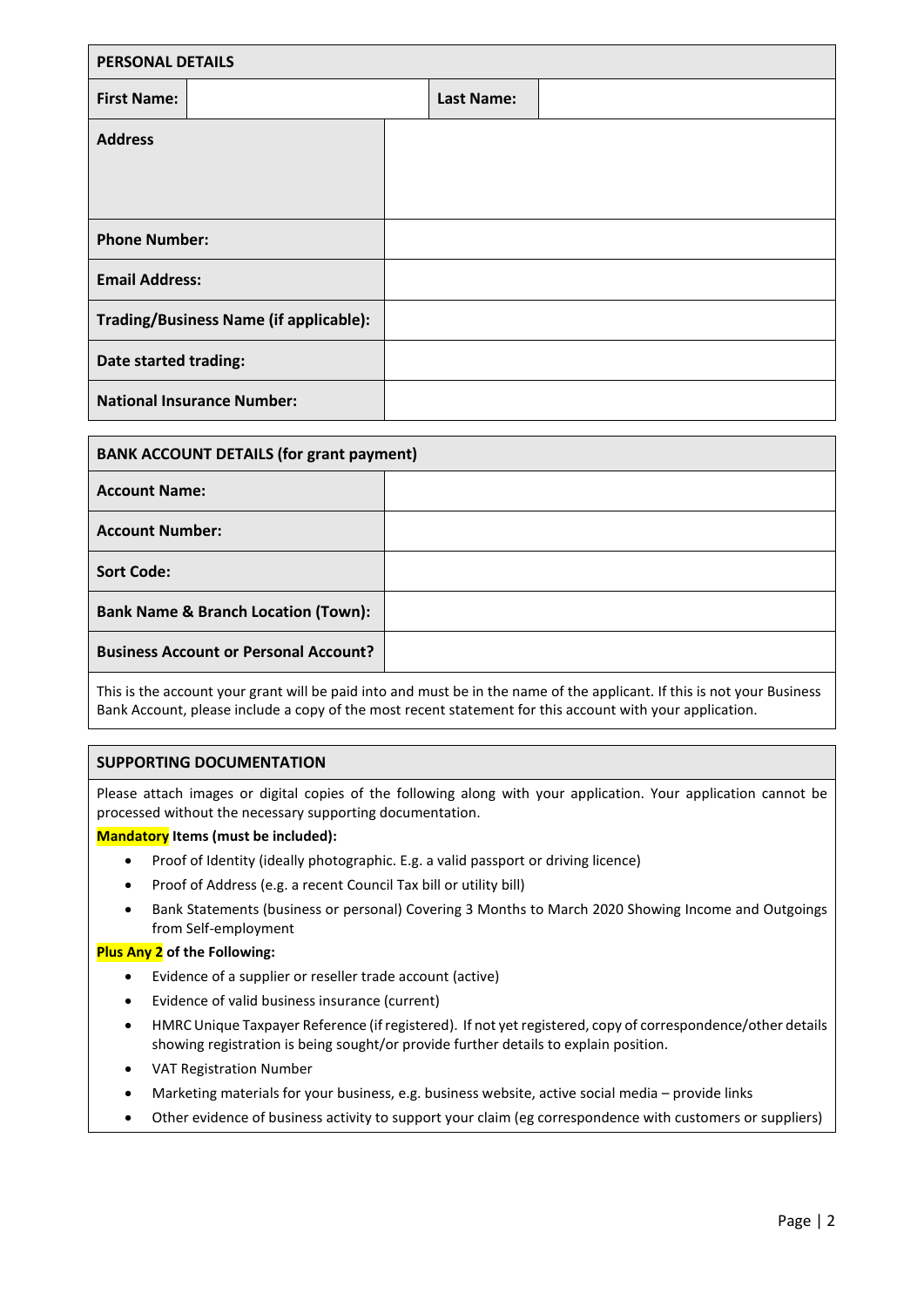## **DECLARATION**

Please click this box to confirm the following:

I am applying in full knowledge that the purpose of this grant is to provide support to newly self-employed individuals experiencing significant financial hardship as a result of losing business revenue because of COVID-19.

I confirm that:

- I became self-employed on or after 6th April 2019, and was actively trading up to March 2020
- I am ineligible for other forms of business support relating to COVID-19 disruption
- I am not in receipt of the working age benefits
- I do not have access to sufficient savings or other sources of income to meet basic needs
- I am resident in this local Authority area
- I have taken steps to limit my financial outgoings
- I have not submitted any other applications for this grant to this Local Authority or any other

I understand that my application and supporting documents will be subject to audit. If any part of the declaration is subsequently found to be incorrect, I may be required to repay the grant.

If I am found to have knowingly provided false information my application could be subject to fraud referral.

I acknowledge that I may be required to declare receipt of a grant for tax purposes or if applying for Universal Credit and other forms of support in the future.

# **Once completed fully, please return with all necessary attachments to:**

[NSEHardshipFund@North-Ayrshire.gov.uk](mailto:NSEHardshipFund@North-Ayrshire.gov.uk)

We will endeavour to pay grants within 10 days from receiving a fully complete application.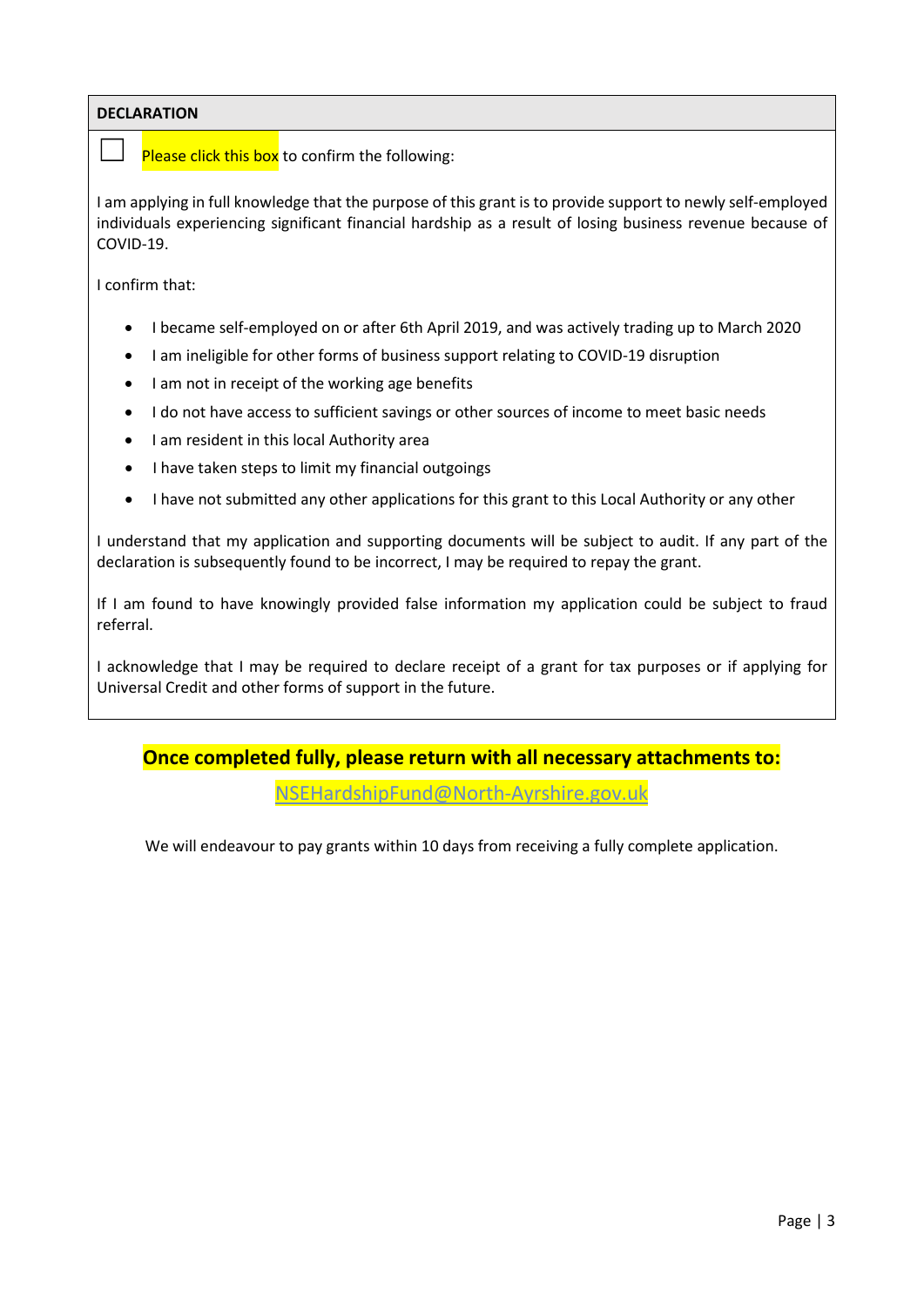## **PRIVACY NOTICE**

#### **Who we are:**

North Ayrshire Council is a local authority established under the Local Government etc. (Scotland) Act 1994. Its head office is located at Cunninghame House, Friars Croft, Irvine, KA12 8EE, and you can contact our Data Protection Officer by post at this address, by email at: **dataprotectionofficer@north-ayrshire.gov.uk**, and by telephone on **01294 310000**.

#### **Why do we need your personal information and what do we do with it?**

You are giving us your personal information to allow us to determine whether your business is eligible to receive funding from the Coronavirus Support Fund, and to administer that funding to your business. We also use your information to verify your identity where required, contact you by post, email or telephone and to maintain our records. This local authority is administering the Scottish Government Coronavirus Business Support Fund.

#### **Legal basis for using your information:**

You can find more details about this local authority are available on our website at **www.north-ayrshire.gov.uk**. Processing your personal information is necessary for the performance of a contract with you (or to take steps to enter into a contract with you). If you do not provide us with the information we have asked for then we will not be able to provide this service to you.

#### **Who do we share your information with?**

We are legally obliged to safeguard public funds so we are required to verify and check your details internally for fraud prevention. We may share this information with other public bodies (and also receive information from these other bodies) for fraud checking purposes. We are also legally obliged to share certain data with other public bodies, such as HMRC and will do so where the law requires this. We will also generally comply with requests for specific information from other regulatory and law enforcement bodies where this is necessary and appropriate. Your information is also analysed internally to help us improve our services. This data sharing is in accordance with our Information Use and Privacy Policy and covered in our full privacy statement on our website. It also forms part of our requirements in line with our Records Management Plan approved in terms of the Public Records (Scotland) Act 2011.

Your information will be shared with the Scottish Government for the purposes of determining your application and administering it.

### **How long do we keep your information for?**

We only keep your personal information for the minimum period amount of time necessary. Sometimes this time period is set out in the law, but in most cases it is based on the business need. We maintain a records retention and disposal schedule which sets out how long we hold different types of information for. You can view this on our website at [WEBSITE] or you can request a hard copy from the contact address stated above.

#### **Your rights under data protection law:**

- **access to your information** you have the right to request a copy of the personal information that we hold about you.
- **correcting your information** we want to make sure that your personal information is accurate, complete and up to date. Therefore you may ask us to correct any personal information about you that you believe does not meet these standards.
	- **Deletion of your information** *–* you have the right to ask us to delete personal information about you where:
	- I. you think that we no longer need to hold the information for the purposes for which it was originally obtained
	- II. you have a genuine objection to our use of your personal information see *Objecting to how we may use your information* below
	- III. our use of your personal information is contrary to law or our other legal obligations.

**Objecting to how we may use your information** – You have the right at any time to tell us to stop using your personal information for direct marketing purposes.

**Restricting how we may use your information** – in some cases, you may ask us to restrict how we use your personal information. This right might apply, for example, where we are checking the accuracy of personal information that we hold about you or we are assessing the objection you have made to our use of your information. This right might also apply if we no longer have a basis for using your personal information but you don't want us to delete the data. Where this right is realistically applied will mean that we may only use the relevant personal information with your consent, for legal claims or where there are other public interest grounds to do so.